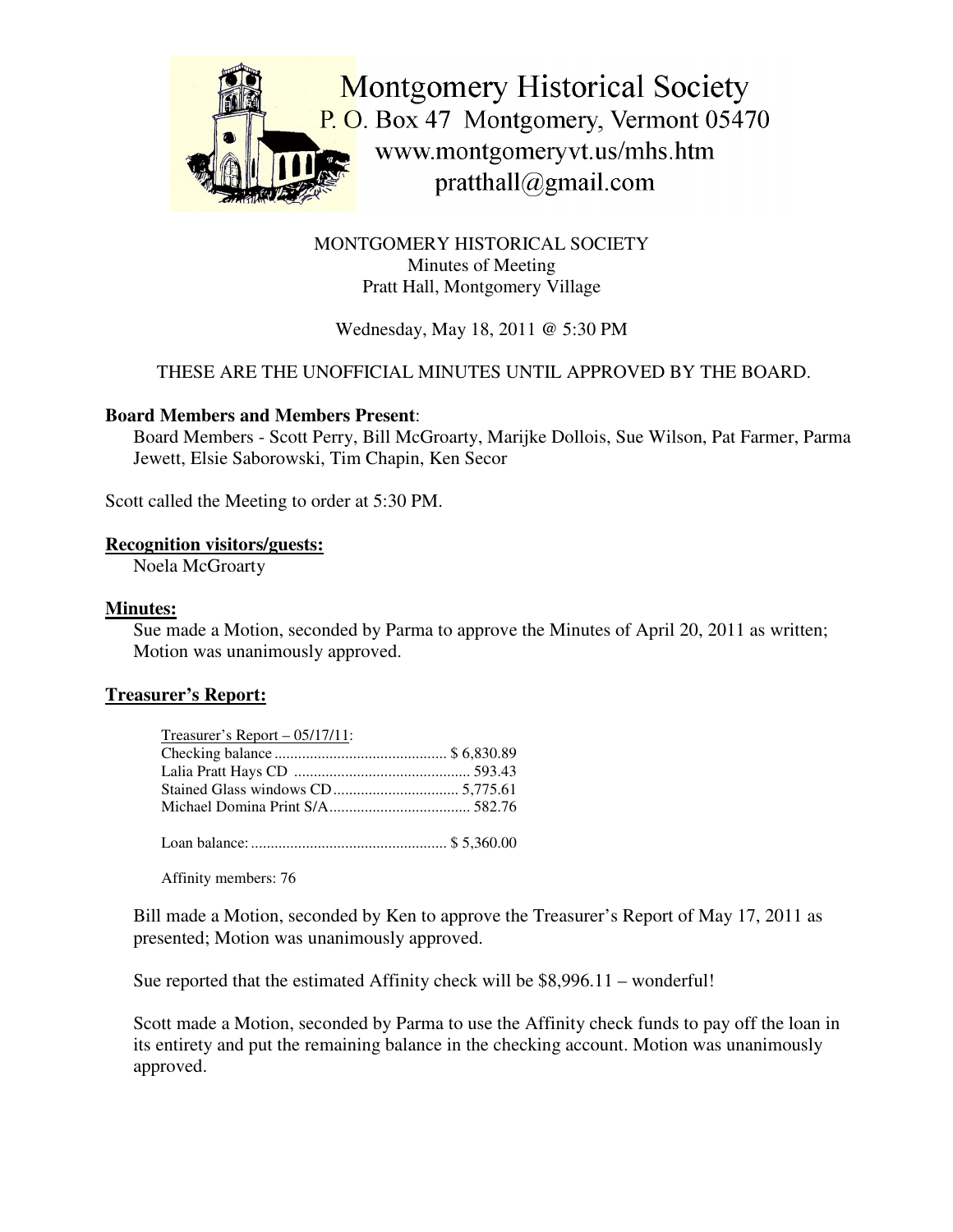## **Membership:**

Marijke reported a total membership to-date of 151 with contributions of \$7,845.00; there are 8 new members and 14 business partners.

## **Old business:**

A. Pratt Hall: Front entryway project update – repair by Jan Lewandoski of the small window above the door is the only item left which should be completed within the next two weeks.

A discussion took place on the design of the steps, whether or not to replicate the 1870's steps and where to put the handicapped access ramp according to ADA specifications. This will require further discussion and thought.

Ken has arranged for the doors to be stripped by a professional in Newport at a cost of \$300.00; they will be dropped off in June and possibly be ready by the Annual Meeting.

The new clapboards will be painted by a volunteer group sometime in June during warm weather.

Parma will contact Richard Burns for disposal of the pine tree that was taken down next to the Heaton House.

- B. Town History Book no further action.
- C. Regional societies' meeting at Pratt Hall on May  $25<sup>th</sup> 21$  people are scheduled to attend.
- D. Memorial Day Commemoration May 28<sup>th</sup> 1:00 PM Town Common 150<sup>th</sup> Anniversary of Civil War – Scott will be the speaker, Sue moderator, Tim will read the roll call and Lois will read the Gettysburg Address. A wreath will be laid and afterwards a tour of Pratt Hall for those interested.
- E. Regional History Expo at Franklin, June  $9<sup>th</sup>$  the Expo will open to the public at 1:00 PM; set-up is in the morning at 10 AM – the MHS theme will be the "Carry the Weight" exhibit. Parma and Sue will arrange the exhibit as Marijke will be away at that time.
- F. Review updated to Tentative Events List see attached. All concerts dates are now confirmed. There will be no Council of the Arts Grant as the application has to be submitted a year in advance. The cost will be about \$5,000.00 for the season. The following ticket prices were set:

Season membership – MHS members: 3 concerts for \$25.00 Non-members: 3 concerts for \$30.00 Individual tickets - MHS members: \$10.00 each Non-members: \$12.00 each

Scott will arrange for the printing of the tickets and deliver them to Elsie.

- G. Radar scope:
	- Teaching American History Grant
	- Domina print fundraiser update
	- Old maps project
	- Grant writing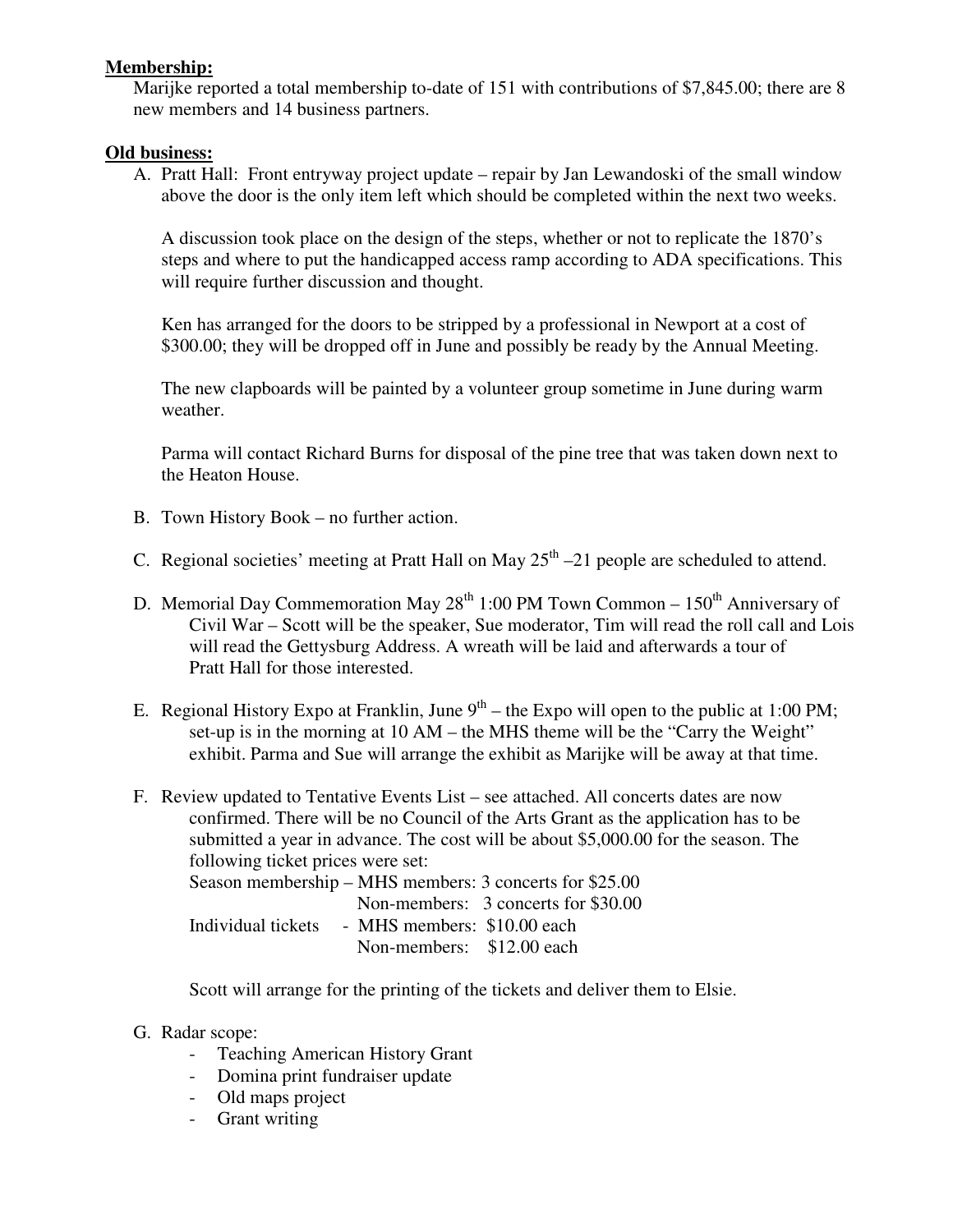#### **New business:**

- A. July  $4^{th}$  Parade no further action.
- B. 2012 VT Expo Theme Vermont in Civil War no further action
- C. Golden league Scott asked the Board if anyone had heard of this; apparently it was an early peace movement started during the Civil War.
- D. Pratt Hall mowing Stanley Avery has been contracted to do this work as he also does the Village Green.
- E. Scholarship Committee no applications have been received to date.
- F. Art Exhibit Noela will send our application letter to local artists sometime mid-June. There will be an Art Appreciation gathering by invitation to MHS members on Friday, August  $26<sup>th</sup>$  and the exhibit will be on Saturday, August  $27<sup>th</sup>$  from 9 AM to 3 PM. The entrance fee for the artists remains unchanged at \$20.00/person. Wine and cheese will be served on Friday evening; Sue suggested to contact Cabot Cheese for a possible donation.

## **Adjourn:**

Bill moved a Motion, seconded by Elsie to adjourn at 6:30 P.M. Said Motion passed unanimously.

#### **Next meeting Wednesday, June 15, 2011 - 5:30 PM at Pratt Hall**

Respectfully submitted, Marijke M. Dollois

/Att.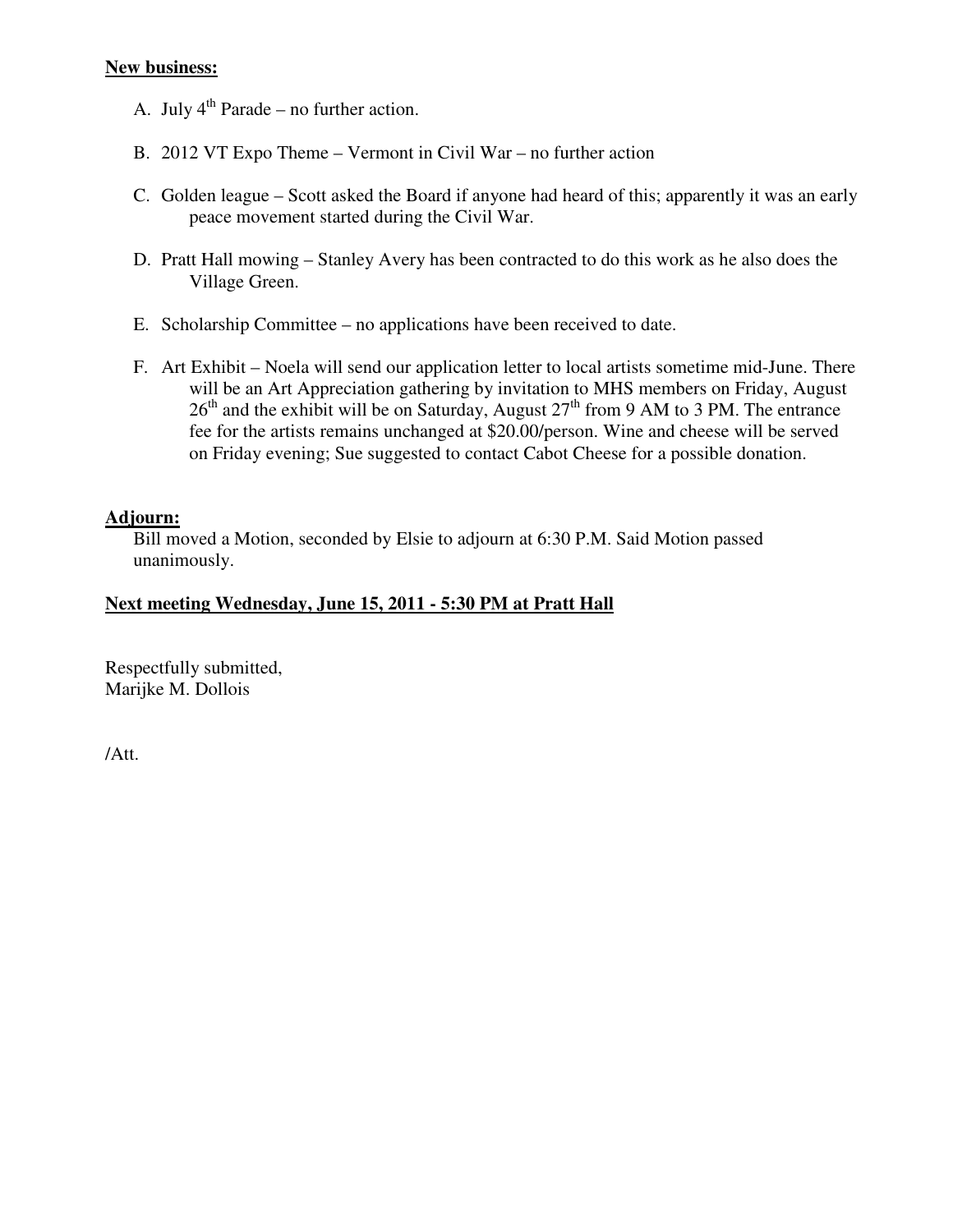# **Tentative MHS 2011 Dates As of: 5/11/11**

- May 18<sup>th</sup> Wednesday, 5:30p.m., Board Meeting, Pratt Hall.
- May 25<sup>th</sup> Wednesday, Noon, Hosting Regional Historical Society Meeting, Pratt Hall.
- May 28<sup>th</sup> Saturday, 1:00 p.m., Memorial Day Commemoration, Town Common.
- June Affinity Luncheon ??
- June 15<sup>th</sup> Wednesday, 5:30p.m., Board Meeting, Pratt Hall.
- June 17<sup>th</sup> Friday, 6:00 p.m. Annual Meeting, Pratt Hall.
- June 19<sup>th</sup> Sunday, Betty Stanton' daughter, Cynthia's Memorial Service, Pratt Hall.
- July 9<sup>th</sup> Saturday, 1:00-5:00p.m., Franklin County History Expo, (Franklin, VT, Town Hall).
- July 10<sup>th</sup> Sunday, 5:00p.m., Onion River Jazz Band, Pratt Hall.
- July 20<sup>th</sup> Wednesday, 5:30p.m., Board Meeting, Pratt Hall.
- August 7th Sunday, 5:00p.m., Diller Quaile String Quartet, Pratt Hall.
- August 17<sup>th</sup> Wednesday, 5:30p.m., Board Meeting, Pratt Hall.
- August 26<sup>th</sup> Friday, Art Show Reception & Member Appreciation Event, Pratt Hall.
- August 27<sup>th</sup> Saturday, 9:00a.m.-4:00p.m., Art Show, Pratt Hall.
- September 10<sup>th</sup> Saturday, 8:00p.m., Banjo Dan and the Midnight Plowboys, Pratt Hall.
- September 21<sup>st</sup> Wednesday, 5:30p.m., Board Meeting, Pratt Hall.
- October LLHS Annual Meeting / Awards.
- October 19<sup>th</sup> Wednesday, 5:30p.m., Board Meeting, Pratt Hall.
- November 16<sup>th</sup> Wednesday, 5:30p.m., Board Meeting, Pratt Hall.
- December 16<sup>th</sup> Friday, Members Appreciation Reception, Pratt Hall.
- December 17<sup>th</sup> Saturday, Open House, Pratt Hall.
- December 18<sup>th</sup> Sunday, 6:30p.m., Candles and Carols, Pratt Hall.